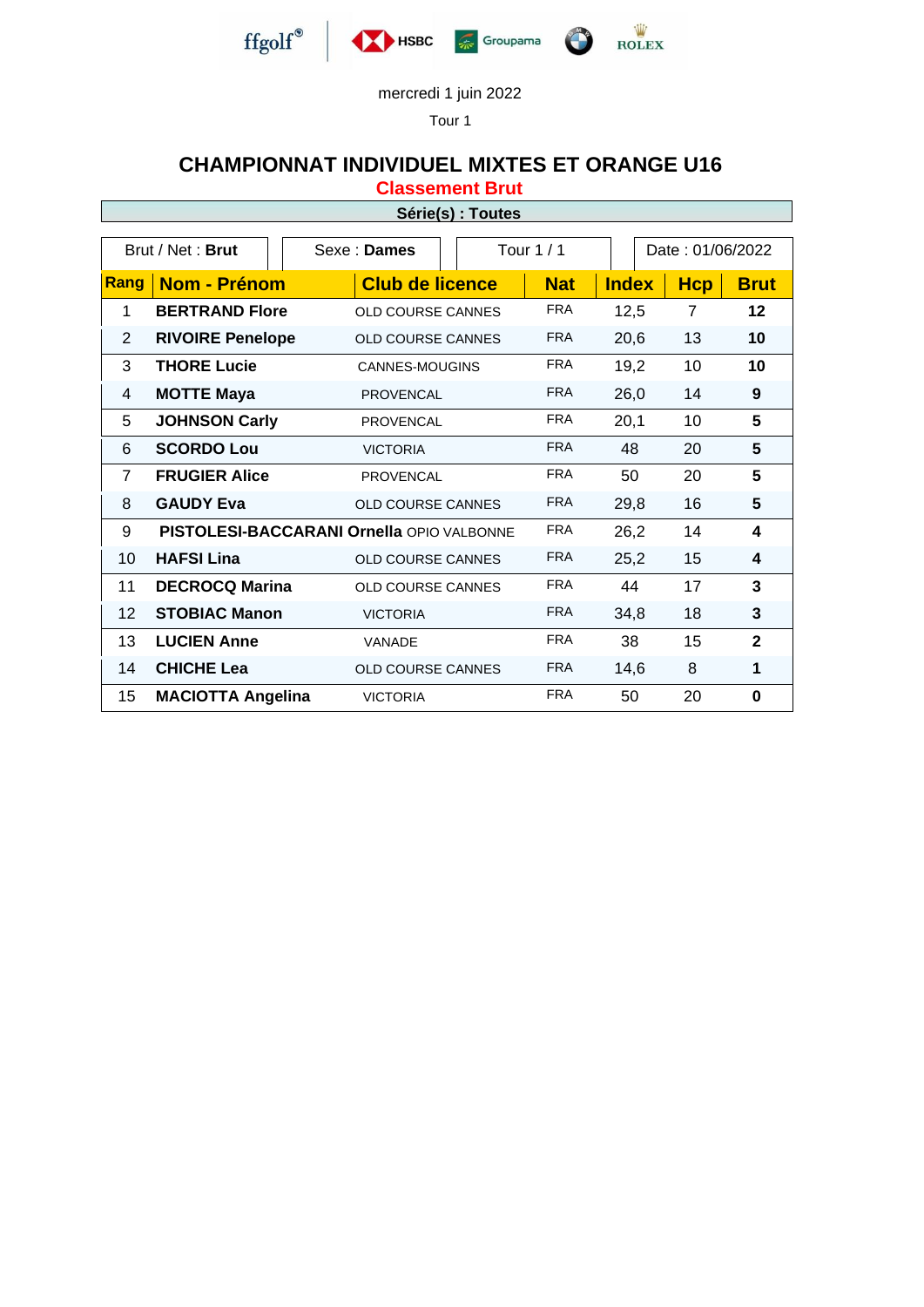

Tour 1

# **CHAMPIONNAT INDIVIDUEL MIXTES ET ORANGE U16**

**Classement Net**

| Série(s) : Toutes |
|-------------------|
|-------------------|

| Brut / Net: Net |                                                  |  | Sexe: Dames              | Tour 1 / 1               |            |              | Date: 01/06/2022 |            |  |
|-----------------|--------------------------------------------------|--|--------------------------|--------------------------|------------|--------------|------------------|------------|--|
| Rang            | <b>Nom - Prénom</b>                              |  | <b>Club de licence</b>   |                          | <b>Nat</b> | <b>Index</b> | <b>Hcp</b>       | <b>Net</b> |  |
| 1               | <b>FRUGIER Alice</b>                             |  | <b>PROVENCAL</b>         |                          | <b>FRA</b> | 50           | 20               | 25         |  |
| $\overline{2}$  | <b>SCORDO Lou</b>                                |  | <b>VICTORIA</b>          |                          | <b>FRA</b> | 48           | 20               | 24         |  |
| 3               | <b>RIVOIRE Penelope</b>                          |  |                          | <b>OLD COURSE CANNES</b> |            | 20,6         | 13               | 22         |  |
| 4               | <b>THORE Lucie</b>                               |  | <b>CANNES-MOUGINS</b>    |                          | <b>FRA</b> | 19,2         | 10               | 19         |  |
| 5               | <b>BERTRAND Flore</b>                            |  | <b>OLD COURSE CANNES</b> |                          | <b>FRA</b> | 12,5         | 7                | 19         |  |
| 6               | <b>MOTTE Maya</b>                                |  | <b>PROVENCAL</b>         |                          | <b>FRA</b> | 26,0         | 14               | 19         |  |
| $\overline{7}$  | <b>DECROCQ Marina</b>                            |  | <b>OLD COURSE CANNES</b> |                          | <b>FRA</b> | 44           | 17               | 17         |  |
| 8               | <b>GAUDY Eva</b>                                 |  | <b>OLD COURSE CANNES</b> |                          | <b>FRA</b> | 29,8         | 16               | 16         |  |
| 9               | <b>HAFSI Lina</b>                                |  | <b>OLD COURSE CANNES</b> |                          | <b>FRA</b> | 25,2         | 15               | 14         |  |
| 10              | <b>STOBIAC Manon</b>                             |  | <b>VICTORIA</b>          |                          | <b>FRA</b> | 34,8         | 18               | 14         |  |
| 11              | <b>LUCIEN Anne</b>                               |  | <b>VANADE</b>            |                          | <b>FRA</b> | 38           | 15               | 12         |  |
| 12 <sup>2</sup> | <b>PISTOLESI-BACCARANI Ornella OPIO VALBONNE</b> |  |                          |                          | <b>FRA</b> | 26,2         | 14               | 11         |  |
| 13              | <b>JOHNSON Carly</b>                             |  | <b>PROVENCAL</b>         |                          | <b>FRA</b> | 20,1         | 10               | 10         |  |
| 14              | <b>CHICHE Lea</b>                                |  | <b>OLD COURSE CANNES</b> |                          | <b>FRA</b> | 14,6         | 8                | 5          |  |
| 15              | <b>MACIOTTA Angelina</b>                         |  | <b>VICTORIA</b>          |                          | <b>FRA</b> | 50           | 20               | 3          |  |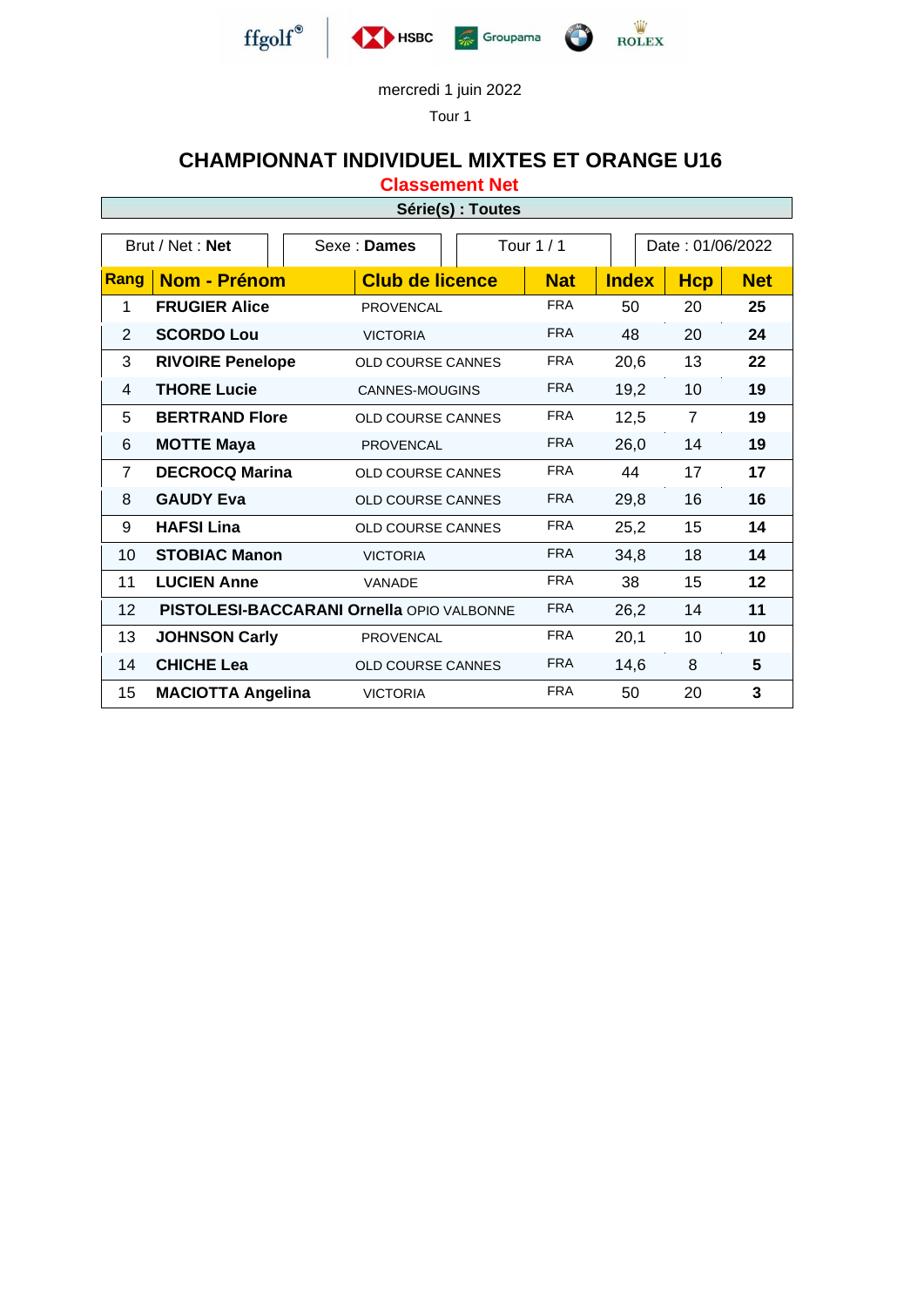

Tour 1

**Classement Net**

## **CHAMPIONNAT INDIVIDUEL MIXTES ET ORANGE U16**

Brut / Net : **Net**  $\begin{array}{c|c|c|c|c} \hline \end{array}$  Sexe : **Messieurs**  $\begin{array}{ccc|c|c|c} \hline \end{array}$  Tour 1 / 1  $\begin{array}{ccc|c} \hline \end{array}$  Date : 01/06/2022 **Rang Nom - Prénom Club de licence Nat Index Hcp Net HAFSI Hedi** OLD COURSE CANNES FRA 48 19 **25 MINEO Andrea** NICE FRA 25,1 10 **23 MINEO Ennio** NICE FRA 19,1 9 **22 DEBARD Lucas** OPIO VALBONNE FRA 28,2 12 **22 MATHIEU Ethan** VANADE FRA 48 20 **21 GUEMY Sacha** VICTORIA FRA 42 17 **21 POIRIER Andrea** ST DONAT FRA 36,6 14 **21 BIONDOLILLO Maxence** NICE FRA 17,7 7 **21 BATTAGLIA Ferdinand** PACA FRA 39 15 **21 BOURGEOIS ROATTINO Charles** CANNES-MOUGINS FRA 44 18 **20 SIMON Timeo** OLD COURSE CANNES FRA 54 22 **20 LAMBERT Sidney** PROVENCAL FRA 34,2 17 **19 TAVANTI Matteo** VICTORIA FRA 43 17 **19 MATARAZZO Clement** MENTON FRA 46 19 **19 FORE Luca** OPIO VALBONNE FRA 18,2 9 **19 BENAS ILIAS Gabin** CANNES-MOUGINS FRA 20,5 8 **18 DANIEL MITCHELL CARRUTHER** OLD COURSE CANNES FRA 17,1 7 **18 SIMON Yann** CANNES-MOUGINS FRA 18,8 8 **17 BERTRAND Jules** OLD COURSE CANNES FRA 15,5 7 **17 SACCO Lucas** VICTORIA FRA 40 16 **17 SANTINI Timéo** PROVENCAL FRA 36,1 14 **16 AGOSTINI Paul** PROVENCAL FRA 29,5 13 **16 CASTEL Fantin** OPIO VALBONNE FRA 21,0 10 **16 TOMAS Robin** PROVENCAL FRA 26,7 12 **16 FRICAUD Bixente** VICTORIA FRA 37 15 **16 FISCHER Robin** VICTORIA FRA 32,4 14 **15 Série(s) : Toutes**